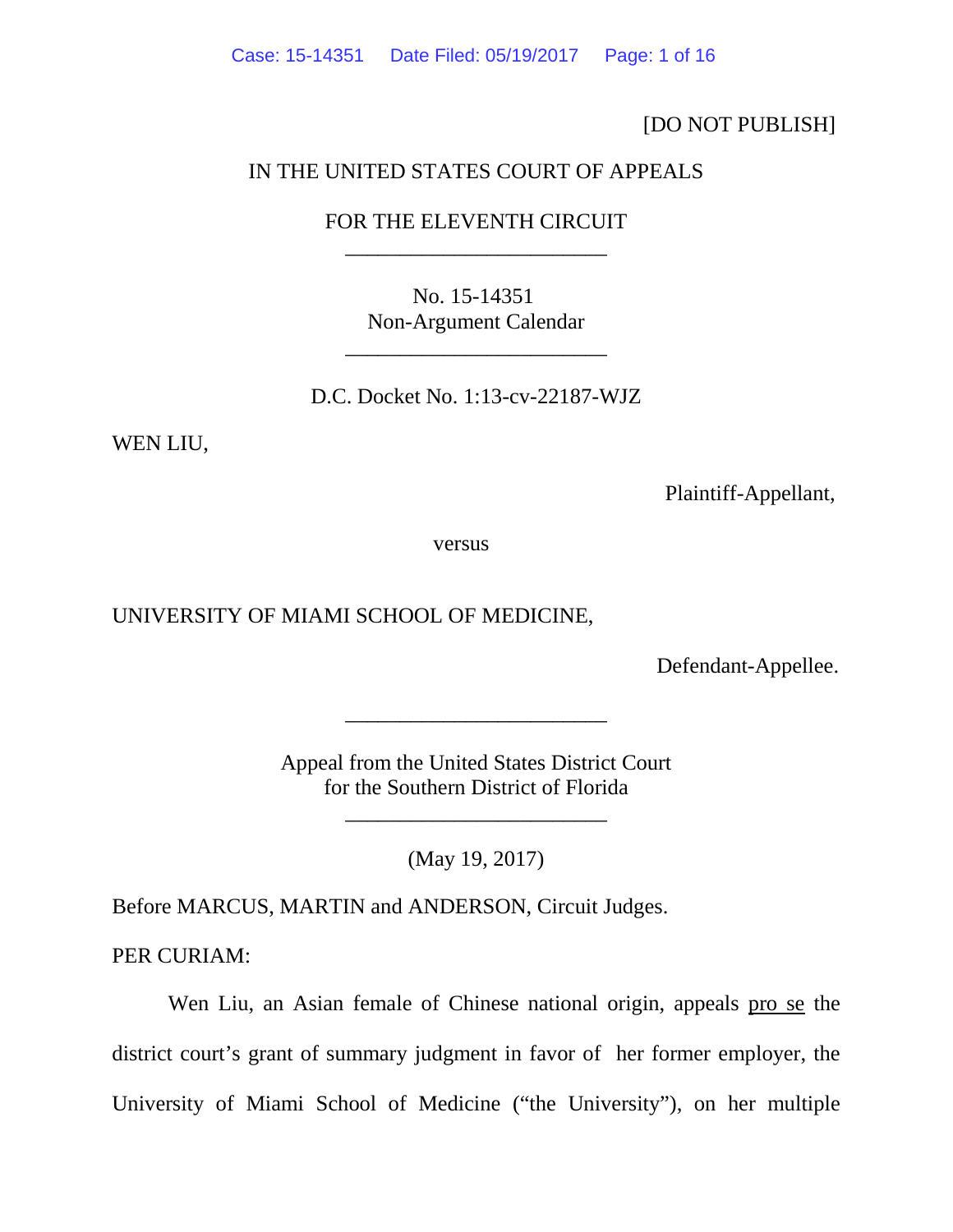#### Case: 15-14351 Date Filed: 05/19/2017 Page: 2 of 16

employment and discrimination claims. On appeal, she argues that: (1) the district court erred by granting summary judgment on her race, sex, and national origin claims under Title VII of the Civil Rights Act, 42 U.S.C. § 2000e ("Title VII"), 42 U.S.C. § 1981, and the Florida Civil Rights Act ("FCRA"); her retaliation claim under Title VII; and several claims under the Family Medical Leave Act ("FMLA"); and (2) the district court erred in denying her request for an extension of discovery. After careful review, we affirm.

First, we are unpersuaded by Liu's claim that the district court erred by granting summary judgment as to her Title VII, FCRA, and § 1981 discrimination claims. We review the grant of summary judgment de novo. Rioux v. City of Atlanta, Ga., 520 F.3d 1269, 1274 (11th Cir. 2008). A party abandons an issue by failing to raise the issue on appeal. Sapuppo v. Allstate Floridian Ins. Co., 739 F.3d 678, 680 (11th Cir. 2014). When an appellant fails to challenge properly on appeal one of the grounds on which the district court based its judgment, she is deemed to have abandoned any challenge of that ground, and it follows that the judgment is due to be affirmed. Id. at 680-83.

Summary judgment is rendered "if the movant shows that there is no genuine dispute as to any material fact and the movant is entitled to judgment as a matter of law." Fed. R. Civ. P. 56(a). In making this assessment, we must view all evidence and all factual inferences reasonably drawn from the evidence in the light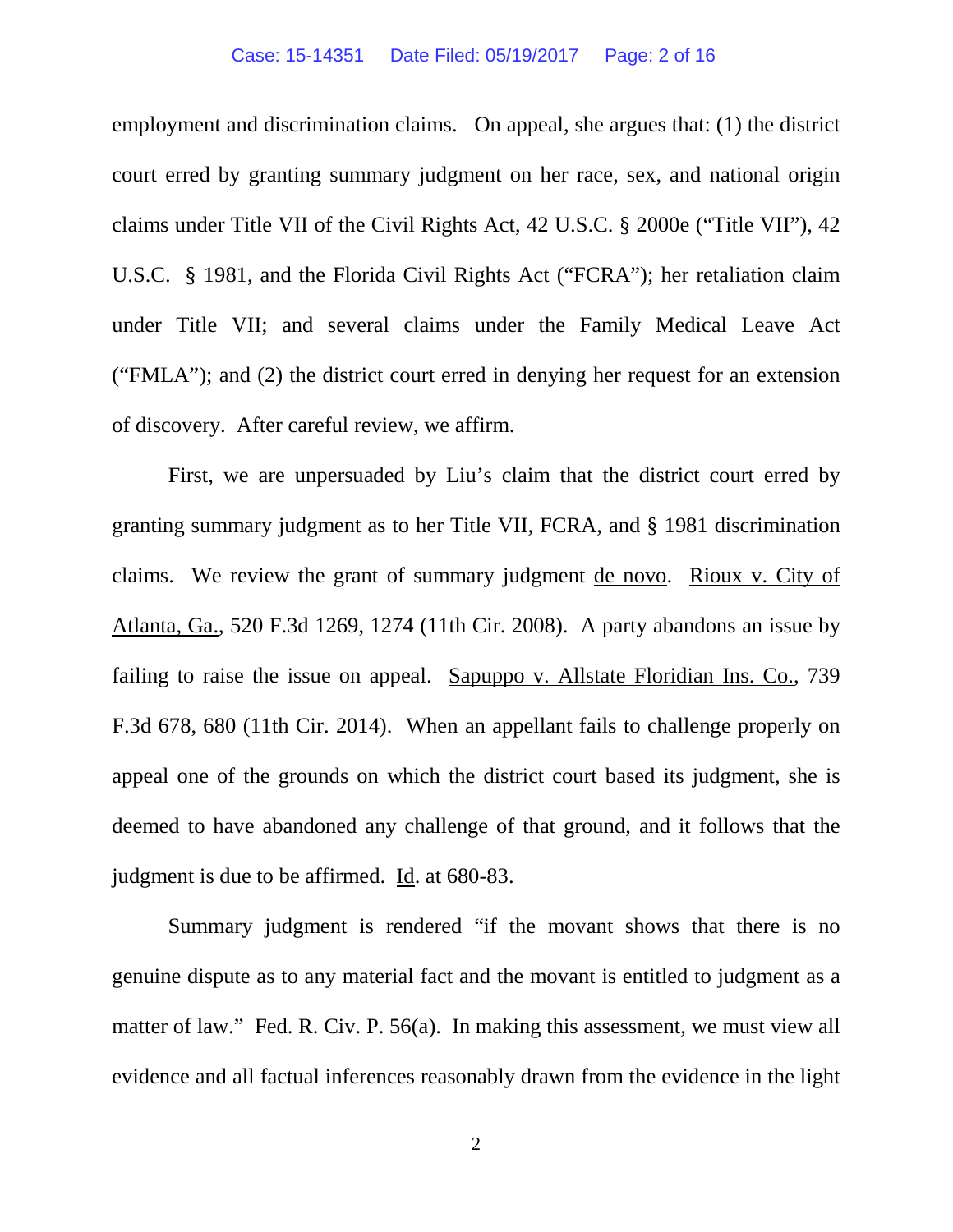most favorable to the nonmoving party, and must resolve all reasonable doubts about the facts in favor of the nonmovant. Rioux, 520 F.3d at 1274. In supporting or opposing summary judgment, a party must support all factual assertions through evidentiary material. Fed. R. Civ. P.  $56(c)(1)(A)$ . "Mere conclusions and unsupported factual allegations are legally insufficient to create a dispute to defeat summary judgment." Bald Mountain Park, Ltd. v. Oliver, 863 F.2d 1560, 1563 (11th Cir. 1989). "An affidavit or declaration used to support or oppose a motion must be made on personal knowledge, set out facts that would be admissible in evidence, and show that the affiant or declarant is competent to testify on the matters stated." Fed. R. Civ. P. 56(c)(4). Thus, statements in an affidavit based, in part, upon information and belief -- instead of only knowledge -- cannot raise a genuine issue of fact. Pace v. Capobianco, 283 F.3d 1275, 1278 (11th Cir. 2002). Further, unsworn statements may not be considered in evaluating a summary judgment motion. Carr v. Tatangelo, 338 F.3d 1259, 1273 n.26 (11th Cir. 2003).

We review subject matter jurisdiction questions de novo. Brown v. Snow, 440 F.3d 1259, 1262 (11th Cir. 2006). Before commencing a lawsuit under Title VII, a plaintiff must first exhaust administrative remedies. H&R Block E. Enters., Inc. v. Morris, 606 F.3d 1285, 1295 (11th Cir. 2010). A plaintiff's Title VII action is limited to the scope of the administrative investigation that "can reasonably be expected to grow out of the charge of discrimination." Gregory v. Ga. Dep't of

3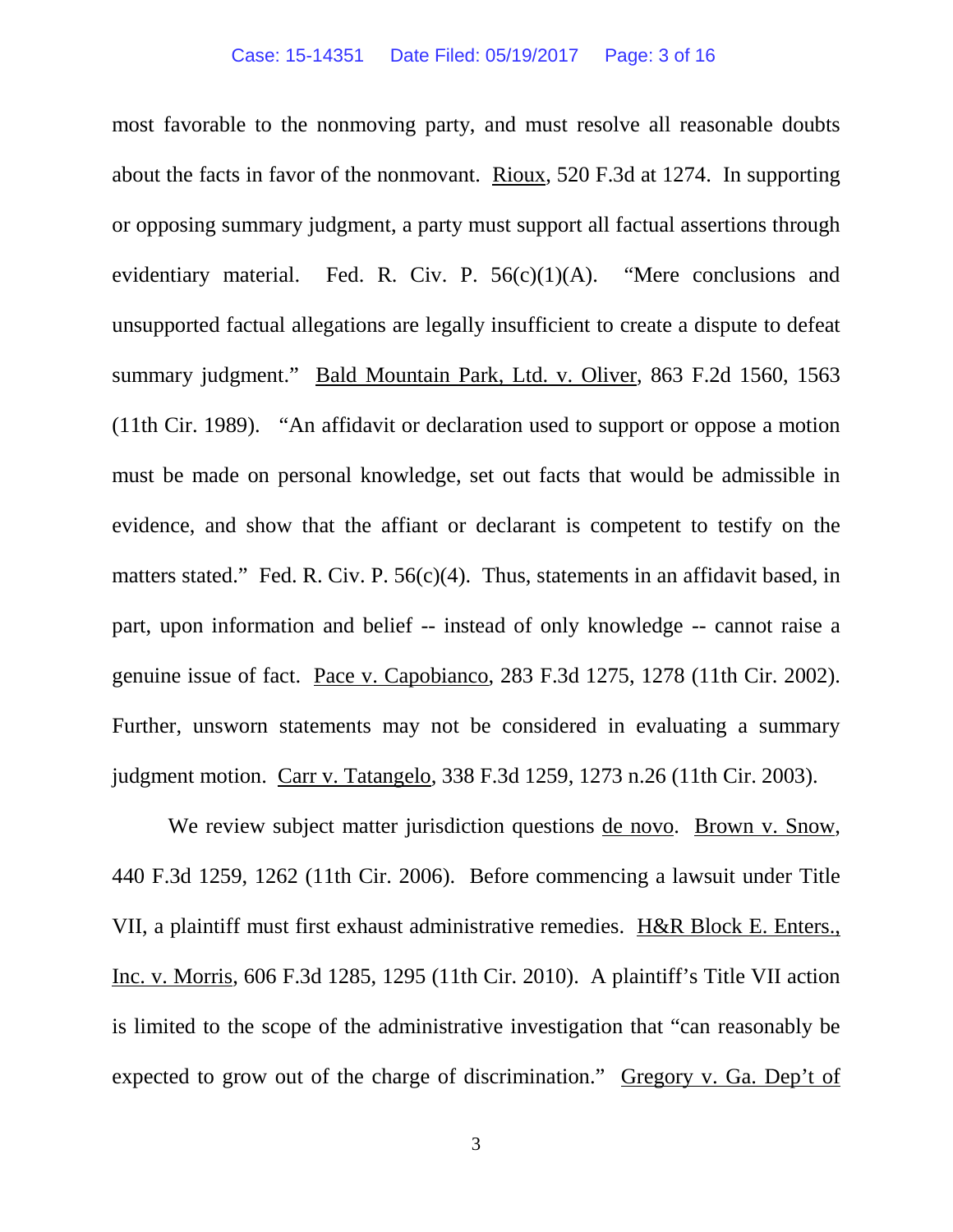Human Res., 355 F.3d 1277, 1280 (11th Cir. 2004) (quotation omitted). The failure of a party to check a box marked "retaliation" on the charge form does not administratively foreclose a party from bringing suit based on that theory, if the facts alleged in the charge could reasonably have extended to cover a retaliation charge. Id. The purpose of the exhaustion requirement is "to give the agency the information it needs to investigate and resolve the dispute between the employee and the employer." Brown, 440 F.3d at 1263 (quotations omitted).

A person must file a timely charge of discrimination as a prerequisite to filing a Title VII suit. Wilkerson v. Grinnell Corp., 270 F.3d 1314, 1317 (11th Cir. 2001). An EEOC charge is timely in a deferral state, like Florida, if filed within 300 days of the last discriminatory act. 42 U.S.C. § 2000e-5(e)(1); see Thomas v. Fla. Power & Light Co., 764 F.2d 768, 769-70 (11th Cir. 1985). Under the FCRA, a plaintiff must file formal charges with the EEOC or a state commission within 365 days of the alleged FCRA violation. Fla. Stat. § 760.11(1). The applicable period for filing an EEOC charge of discrimination begins to run when the employee receives unequivocal notice of an adverse employment decision. Stewart v. Booker T. Washington Ins., 232 F.3d 844, 849 (11th Cir. 2000).

"Title VII prohibits employers from discriminating 'against any individual with respect to his compensation, terms, conditions, or privileges of employment, because of such individual's race, color, religion, sex, or national origin.'"

4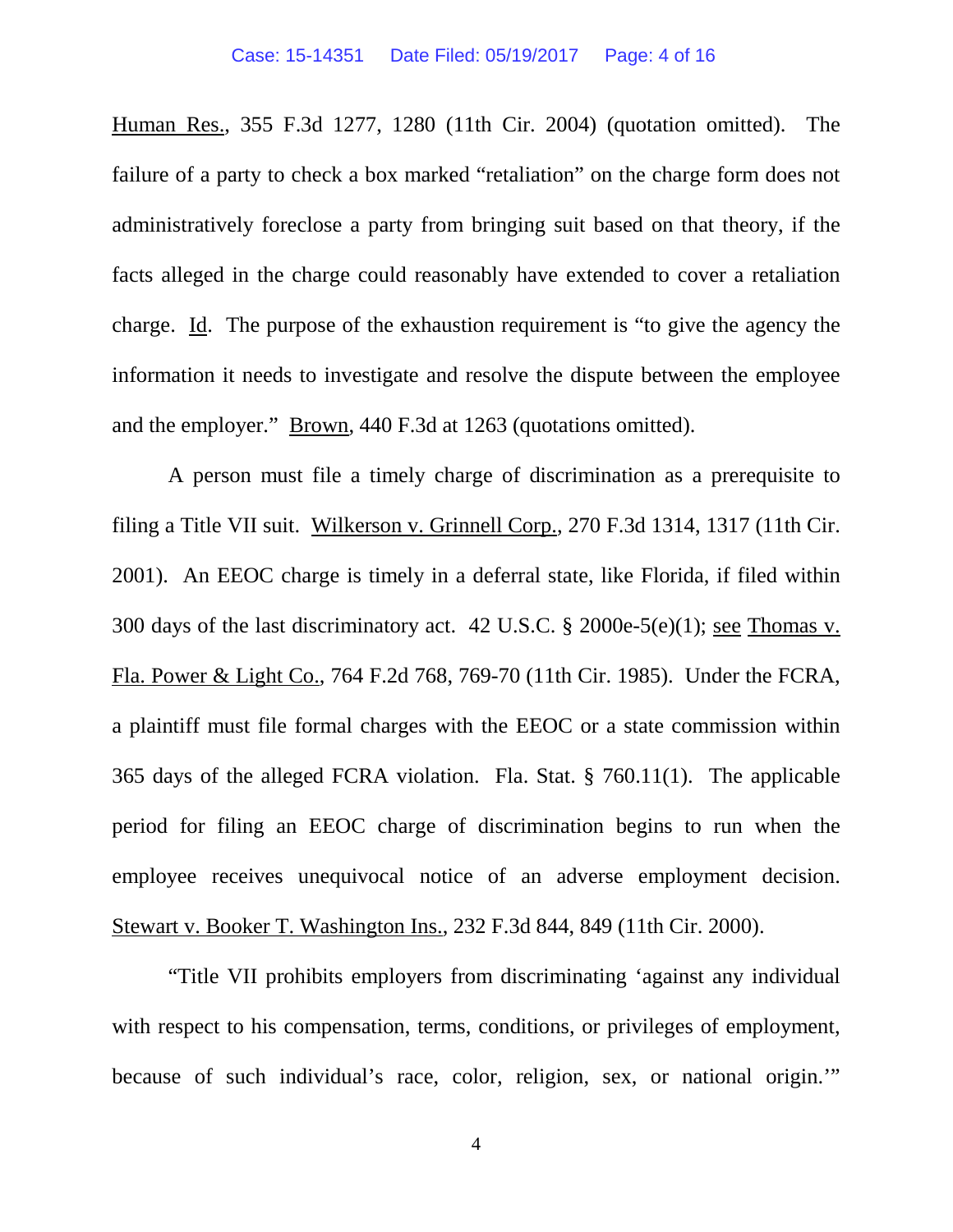McCann v. Tillman, 526 F.3d 1370, 1373 (11th Cir. 2008) (quoting 42 U.S.C. § 2000e-2(a)). Claims of race discrimination arising under § 1981 have the same requirements of proof and use the same analytical framework as Title VII claims. Smith v. Lockheed-Martin Corp., 644 F.3d 1321, 1325 n.14 (11th Cir. 2011). Since the FCRA is patterned after Title VII, the same is true for FCRA claims. Harper v. Blockbuster Entm't Corp., 139 F.3d 1385, 1387 (11th Cir. 1998).

In Title VII discrimination cases, the plaintiff may prove discrimination through circumstantial evidence, using the burden-shifting framework established in McDonnell Douglas Corp. v. Green, 411 U.S. 792 (1973). McCann, 526 F.3d at 1373. The plaintiff may establish a prima facie case of discrimination by showing that (1) she belongs to a protected class; (2) she was qualified to do the job; (3) she was subjected to an adverse employment action; and (4) her employer treated similarly situated employees outside her class more favorably. Crawford v. Carroll, 529 F.3d 961, 970 (11th Cir. 2008).

"[I]f the plaintiff establishes a prima facie case, the burden shifts to the employer to articulate some legitimate, nondiscriminatory reason for the adverse employment action." Id. at 976 (quotation omitted). "To satisfy this intermediate burden, the employer need only produce admissible evidence which would allow the trier of fact rationally to conclude that the employment decision had not been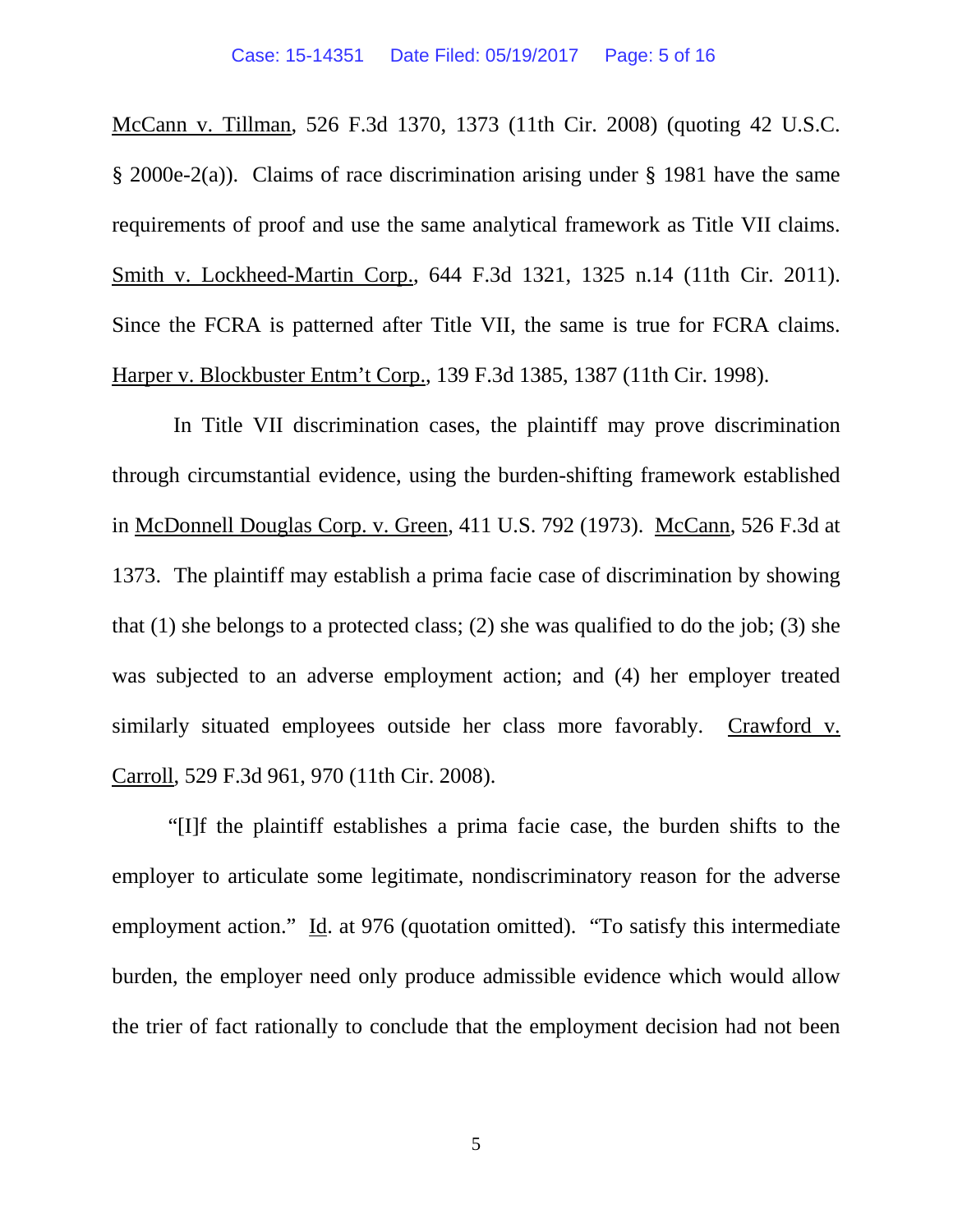#### Case: 15-14351 Date Filed: 05/19/2017 Page: 6 of 16

motivated by discriminatory animus." Combs v. Plantation Patterns, 106 F.3d 1519, 1528 (11th Cir. 1997) (quotation, bracket and emphasis omitted).

"If the employer does this, the burden shifts back to the plaintiff to show that the employer's stated reason was a pretext for discrimination." Crawford, 529 F.3d at 976. A reason is not a pretext for discrimination unless it is shown both that the reason was false and that discrimination was the real reason. Brooks v. Cty. Com'n of Jefferson Cty., Ala., 446 F.3d 1160, 1163 (11th Cir. 2006). A plaintiff's evidence of a pretext must reveal the weaknesses, implausibilities, inconsistencies, incoherencies, or contradictions in the employer's proffered legitimate reasons for its actions that a reasonable factfinder could find them unworthy of credence. Vessels v. Atlanta Indep. Sch. Sys., 408 F.3d 763, 771 (11th Cir. 2005). When the employer has presented evidence of poor performance, "an employee's assertions of his own good performance are insufficient to defeat summary judgment." Holifield v. Reno, 115 F.3d 1555, 1565 (11th Cir. 1997).

As for Liu's Title VII and FCRA claims, the district court correctly found that Liu failed to exhaust administrative remedies because the EEOC charge was not timely filed. Uncontested record evidence reveals that Liu received a letter from David Birnbach, the vice provost for faculty affairs, on October 7, 2011, that gave written, unequivocal notice that Liu's employment was terminated effective 12 months from that date. Liu also reported on her EEOC charge form that

6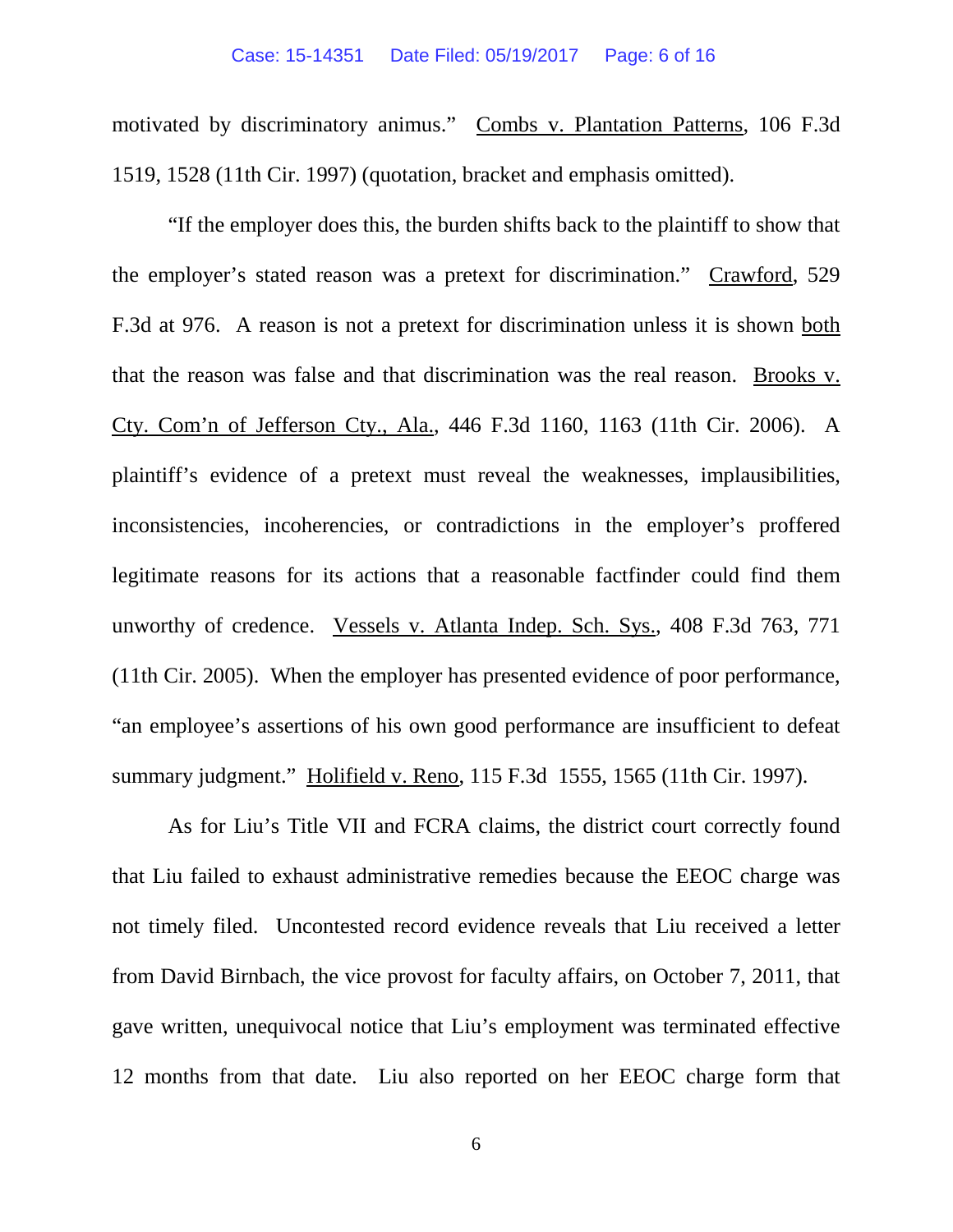October 7, 2011, the date she was given notice of her termination, was the last date discrimination took place. Thus, the applicable period for filing an EEOC charge began to run on October 7, 2011. Stewart, 232 F.3d 844. Since Liu did not file her EEOC complaint until March 21, 2013, her complaint was filed well beyond the 365-day period for Title VII and the 300-day period for the FCRA, and was untimely. 42 U.S.C. § 2000e-5(e)(1); Fla. Stat. § 760.11(1); Thomas, 764 F.2d at 769-70. Accordingly, Liu failed to exhaust administrative remedies and summary judgment was proper as to these two claims.  $C$ rawford, [1](#page-6-0)86 F.3d at 1326.<sup>1</sup>

Lui's § 1981 claim, however, does not carry an exhaustion requirement, so she did not need to exhaust it. But even if Liu was able to make a prima facie case of discrimination, the University clearly articulated a legitimate, nondiscriminatory reason for Liu's change of track and termination -- her poor performance. Crawford, 529 F.3d at 976. As for Liu's switch from the tenure track to the research track, the University provided undisputed evidence that it followed protocol to determine that Liu was not making sufficient progress to remain on the tenure track. Specifically, sworn declarations by Dr. Jose Szapocznik, the chairman of Liu's department, and Dr. Sheri Keitz, the senior associate dean of faculty affairs, as well as a faculty manual excerpt, supported that all tenure track

<span id="page-6-0"></span> <sup>1</sup> Liu also failed to exhaust her Title VII retaliation claim because her EEOC charge was untimely. Thus, the district court properly granted summary judgment on her Title VII retaliation claim for the same reason.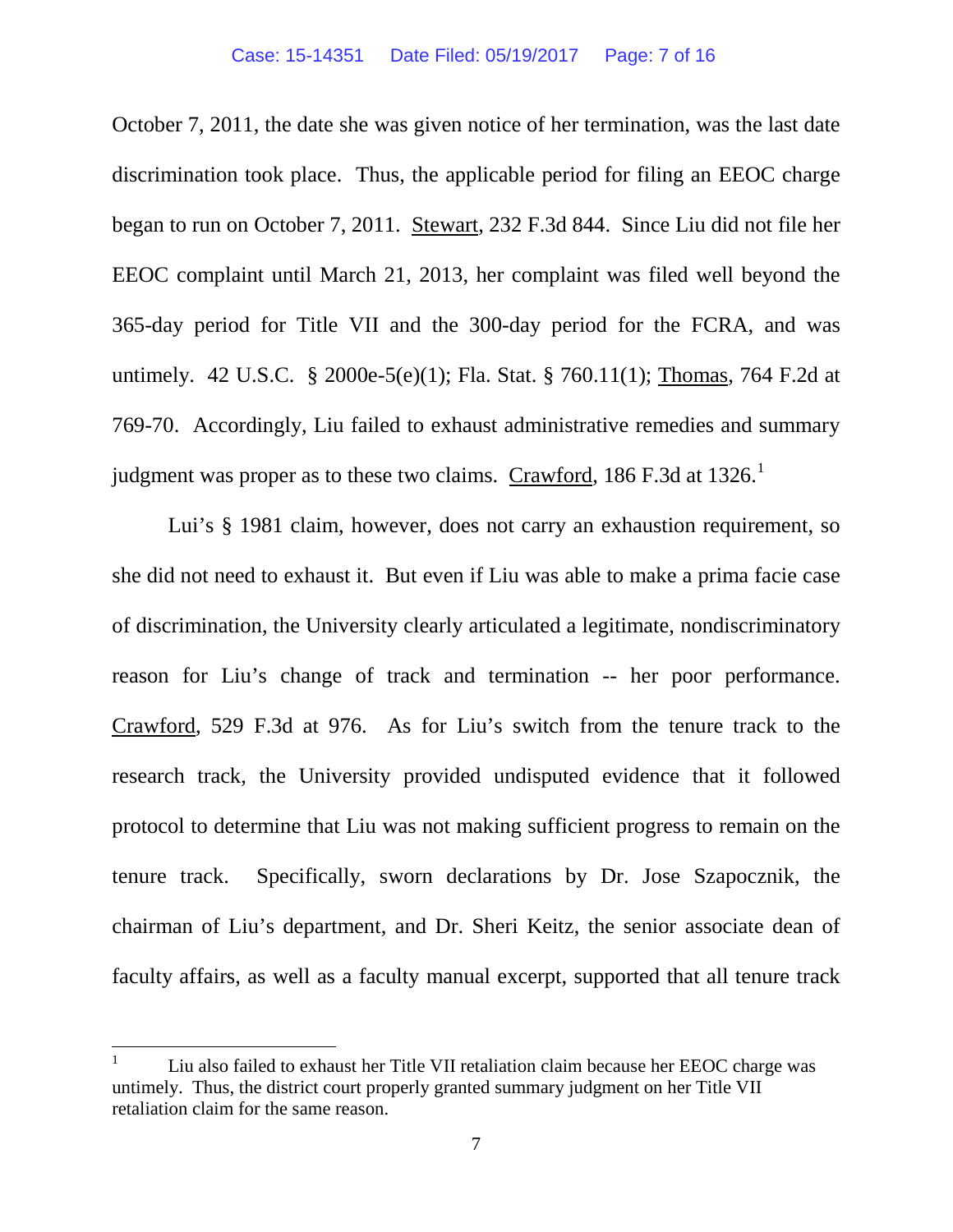#### Case: 15-14351 Date Filed: 05/19/2017 Page: 8 of 16

faculty members were subject to an annual review to assess progress toward tenure, conducted by a committee of faculty members in her department. The evidence showed that at Liu's first annual evaluation in November 2009, of 15 faculty members eligible to vote: 0 rated her "scholarly productivity and/or creative achievement" as outstanding or meeting expectations; 6 rated it as marginal; 3 rated it as unsatisfactory; 2 abstained from the vote; and 3 were absent. The faculty committee also voted on her progress toward tenure, with 4 voting that she had made adequate progress, 5 voting that she had not, 3 abstaining, and 3 absent. The evidence further showed that Liu's performance declined even more in her second year as a professor on the tenure track. Specifically, the 15 eligible faculty members present at Liu's annual review in August 2010 unanimously voted that Liu had not made adequate progress toward tenure.

The University also provided undisputed evidence that Szapocznik's motivation for advising Liu to switch tracks was that Liu's past performance indicated that she would not be successful on the tenure track. Szapocznik said he encouraged Liu to switch to the research track because he believed this to be in her best interest based on her past performance. In addition, the evidence showed that the faculty committee had found that Liu had not made progress in the "three major areas: research, teaching and service." The committee considered Liu's failure to produce five first-author publications as required, a mediocre teaching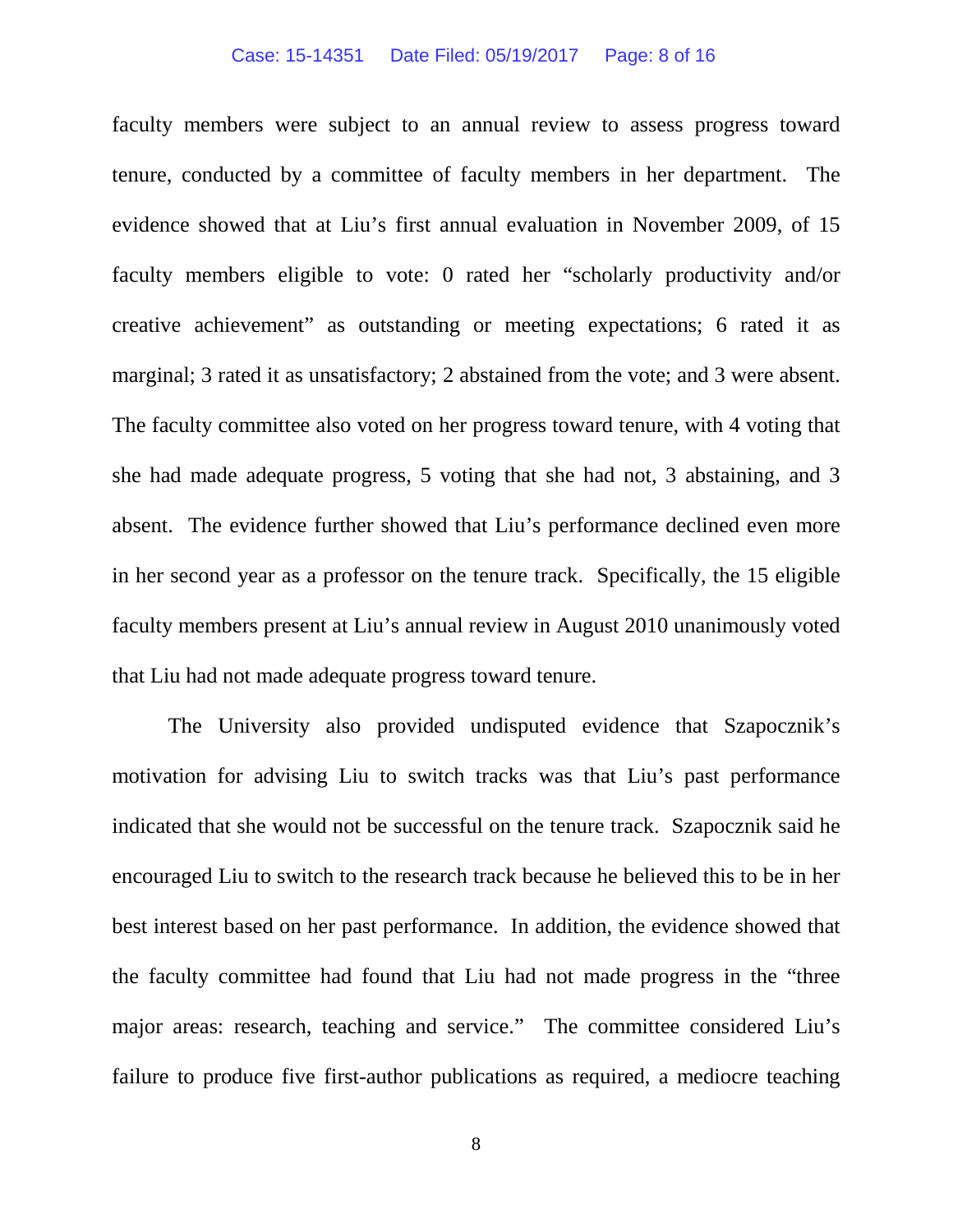#### Case: 15-14351 Date Filed: 05/19/2017 Page: 9 of 16

evaluation, and her failure to join any committees. Of eleven faculty members on the committee, six voted in favor of allowing Liu to switch to the research track, four opposed allowing Liu to switch to the research track, and one abstained. The committee also questioned if Liu would even be able to succeed on the research track, based on her past performance. On this record, there is no genuine dispute of fact suggesting that the University's decision to switch Liu to the research track had been motivated by discriminatory animus. Combs, 106 F.3d at 1528.

Likewise, the University provided undisputed evidence to support that Liu's ultimate termination was motivated by her poor performance on the research track. The evidence revealed that, at Liu's first evaluation as a research track member, the faculty committee found her performance to be inadequate. Specifically, her annual evaluation form showed that, of the 17 faculty members eligible to vote, all had voted against reappointment. Further, in an email from Szapocznik to Keitz concerning Liu's non-reappointment, Szapocznik wrote that, during the meeting concerning Liu's reappointment, committee members made "extremely negative" comments concerning Liu's progress regarding research, teaching, and service. Szapocznik specifically noted that Liu had not been active in establishing her own program of research, had received funding for only one of five proposals she submitted, and had produced only six publications with no first authorships.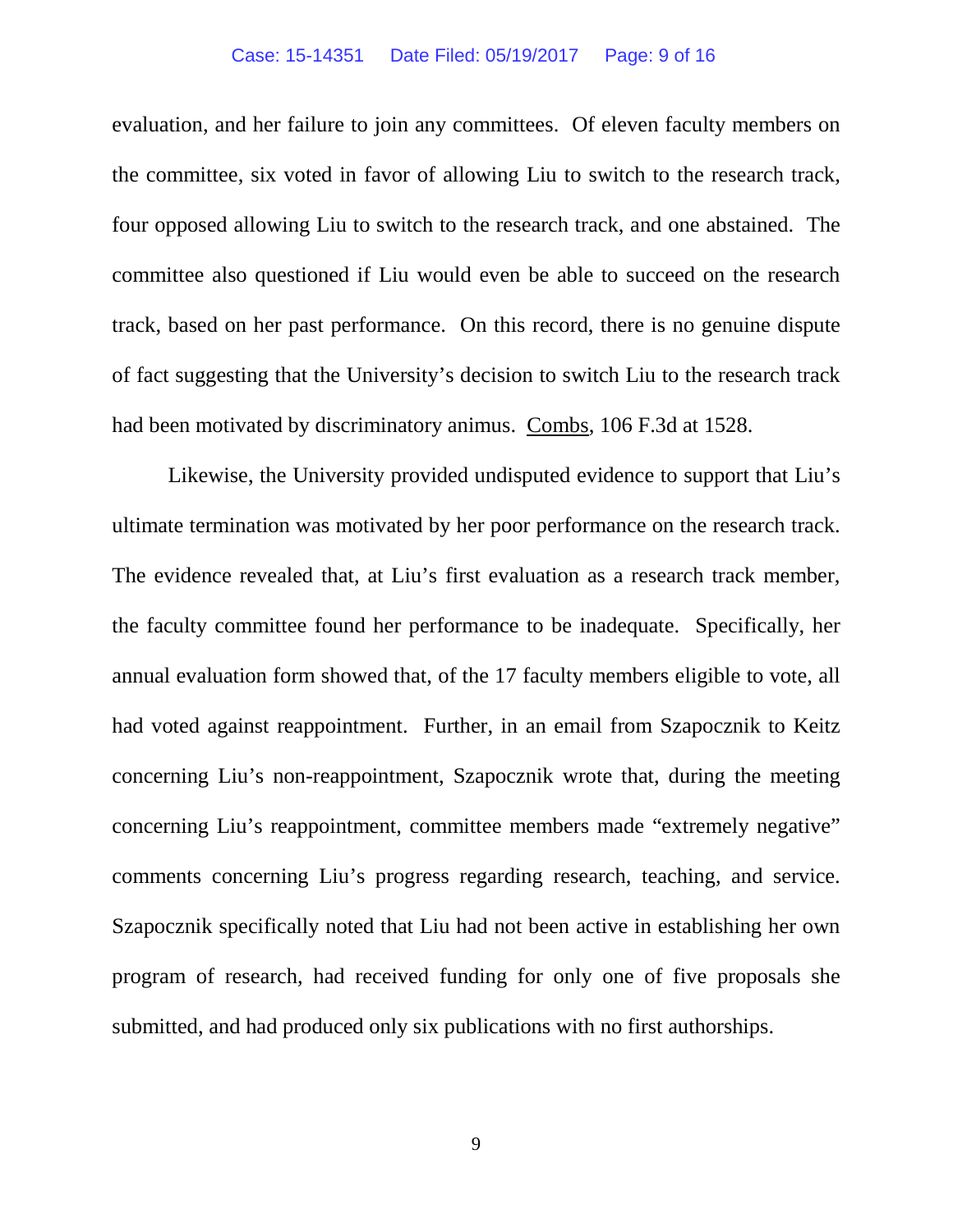Because the University met its burden of establishing a legitimate nondiscriminatory motive, Liu is required to show that the University's contention, that Liu's employment was terminated based on her performance, is a pretext for discrimination. Crawford, 529 F.3d at 976. Liu has failed to make this showing. For starters, in response to the University's statements of facts regarding Liu's poor performance, Liu largely either admitted the statements or responded by stating "without knowledge." Further, Liu's allegations in rebuttal do not actually contradict that she was fired based on her poor performance, much less offer evidence to support that discrimination the real reason. Brooks, 446 F.3d at 1163. Liu alleged, for example, that she was the only junior faculty member to be required to write five first-author publications "within such a short time period," which she supported with statements from her sworn affidavit. However, since she does not explain how she has personal knowledge of the requirements placed upon other faculty members, her statements appear to be based "upon information and belief." Pace, 283 F.3d at 1278; Fed. R. Civ. P.  $56(c)(4)$ . Accordingly, these statements in Liu's affidavit cannot raise a genuine issue of fact.

Further, the magistrate judge asked Liu at a hearing if, aside from her own opinions, there was "anything else that you can point me to in the record that would negate or show that it's pretext, the University's position, that . . . she was almost universally reviewed by the faculty as having substandard performance."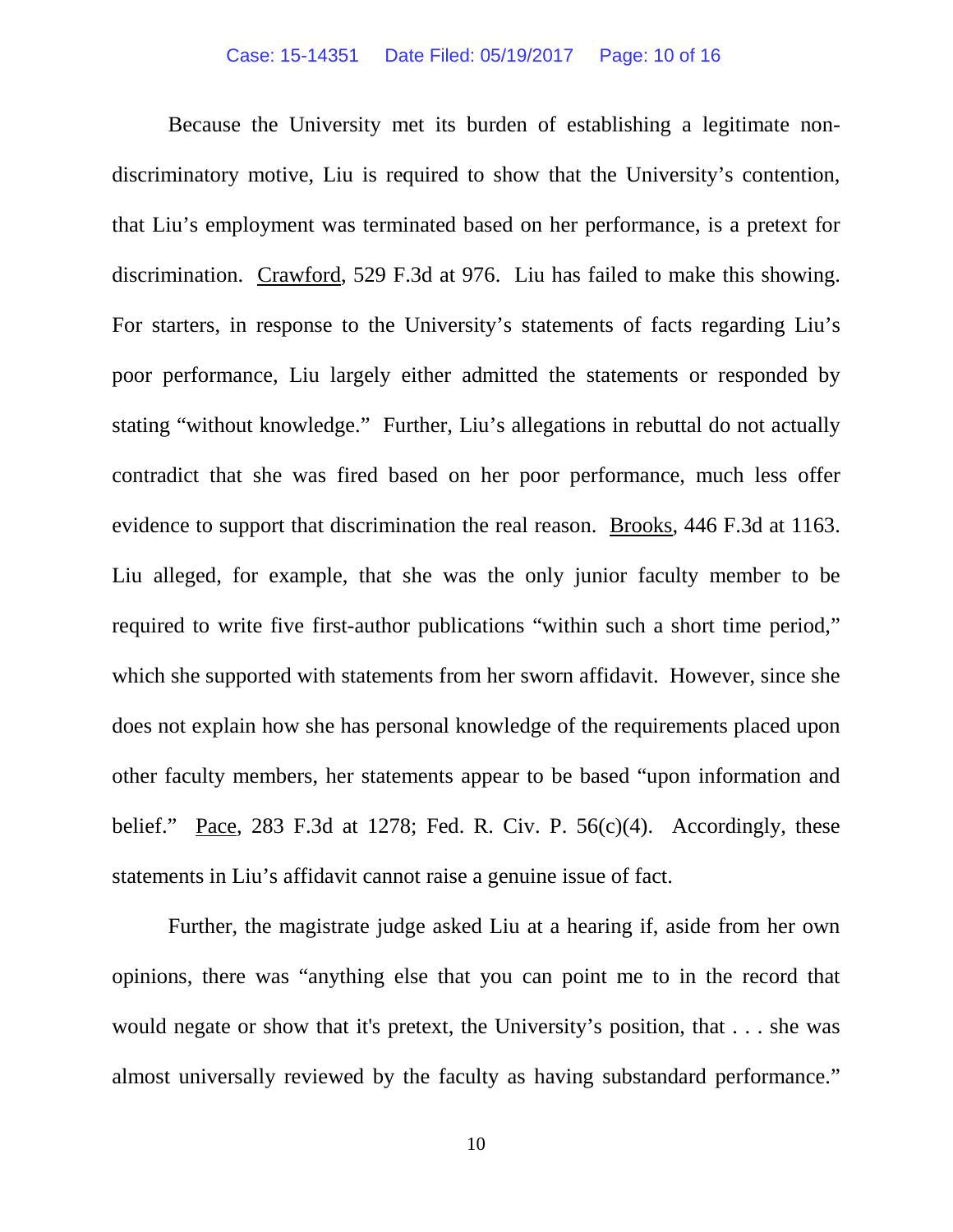The only evidence offered by Liu was two letters from faculty members praising her performance. The University explained that these letters did not contradict that the voting faculty gave her poor reviews; both letters were written for the purpose of requesting a grant from the American Cancer Society -- not an internal evaluation -- and neither was written by a voting faculty member within Liu's department. Accordingly, Liu was not able to expose, through genuine disputes of fact, any "weaknesses, implausibilities, inconsistencies, incoherencies, or contradictions" in the University's contention that it fired Liu based on her poor performance as to cause a reasonable factfinder to find the given reason "unworthy of credence." Vessels, 408 F.3d at 771.

We also reject Liu's claim that the district court erred by granting summary judgment as to her FMLA claims. The FMLA creates a series of substantive rights designed to allow eligible employees to take up to 12 weeks of unpaid leave per year for a number of purposes, including "[i]n order to care for the spouse, or a son, daughter, or parent, of the employee, if such spouse, son, daughter, or parent has a serious health condition." 29 U.S.C.  $\S$  2612(a)(1)(C). The FMLA allows for two types of claims: (1) interference claims, in which an employee asserts that an employer denied or otherwise interfered with her substantive rights under the FMLA, and (2) retaliation claims, in which an employee asserts that an employer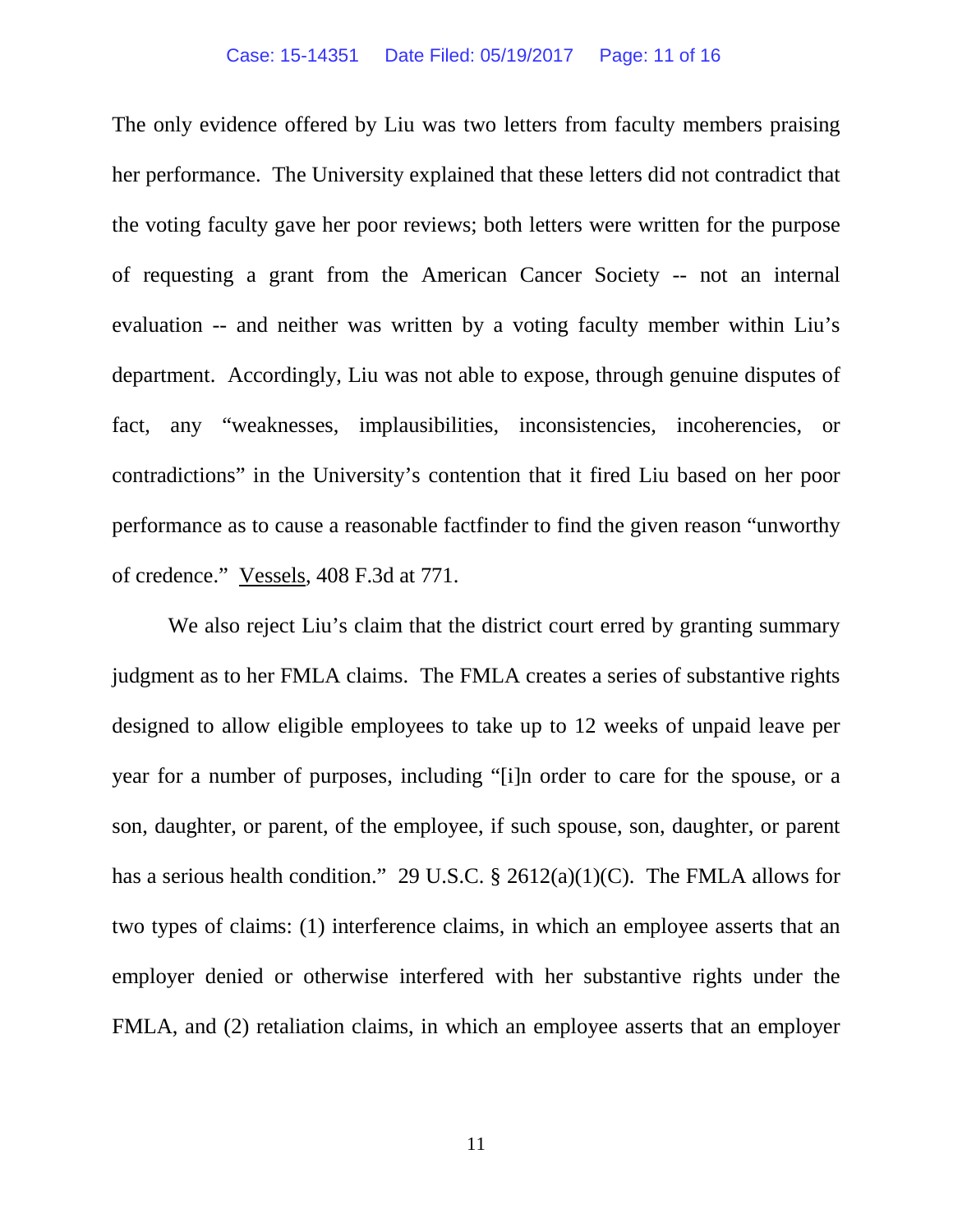discriminated against her because she engaged in activity protected by the FMLA. O'Connor v. PCA Family Health Plan, Inc., 200 F.3d 1349, 1352 (11th Cir. 2000).

To establish a prima facie case of FMLA interference, a plaintiff must show by a preponderance of the evidence that she was denied a benefit to which she was entitled under the FMLA. Krutzig v. Pulte Home Corp., 602 F.3d 1231, 1235 (11th Cir. 2010). To establish a prima facie case of FMLA retaliation, the plaintiff must show that (1) she engaged in statutorily protected conduct, (2) she suffered a materially adverse action, and (3) the adverse action was causally related to the protected conduct. Id. at 1234. To establish a causal connection, the plaintiff must show that the decision-maker was aware of her protected conduct at the time of the adverse action and that the protected activity and adverse action were not wholly unrelated. Id. FMLA actions generally have a two-year statute of limitations, unless a plaintiff establishes that a defendant's violation was willful, in which case, the action must be brought within three years. 29 U.S.C. § 2617(c).

In this case, the district court addressed -- and rejected -- the merits of Lui's FMLA retaliation and interference claims based on the University's denial of her March 2011 request for an extension of her special review to take leave. On appeal, however, Liu raises no claims based on the March 2011 request, even when liberally construed, and never challenges the finding that she filed her claim after the standard two-year statute of limitations for FMLA claims nor argues that her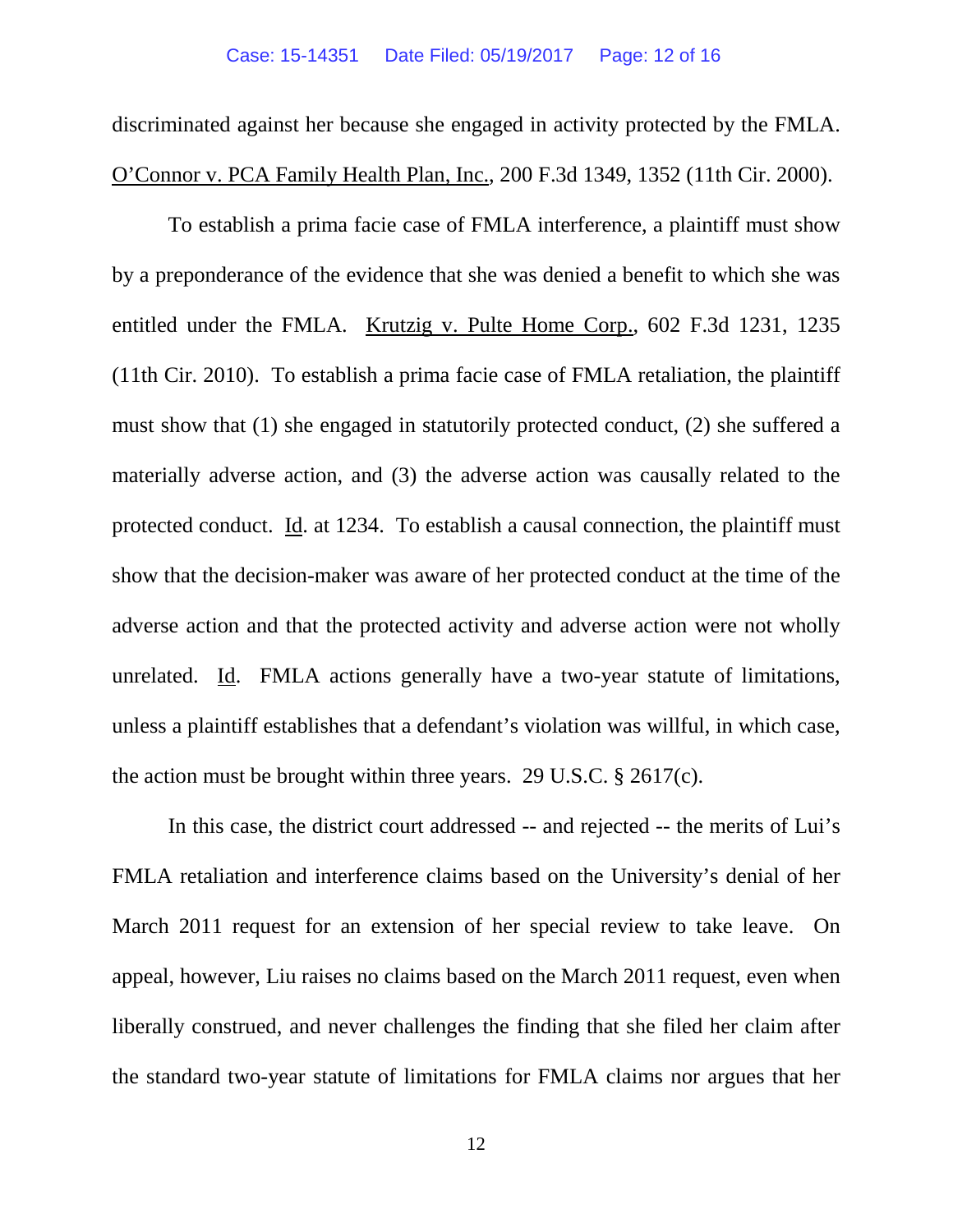claims were subject to the three-year statute of limitations imposed for willful violations. Thus, she has abandoned these claims. Sapuppo, 739 F.3d at 680.

As for her claim -- raised in the district court and in this Court -- that the University retaliated against her for taking FMLA leave in October 2012, she has failed to make a prima facie showing of retaliation on this basis. As the record shows, she failed to show that her employer's adverse action -- terminating her employment -- was causally related to her protected FMLA leave. Krutzig, 602 F.3d at 1234. Liu was given written notice of her termination on October 7, 2011, and she did not submit a formal request for FMLA leave until September 2012. But Liu presented no evidence that the University, at the time it issued notice of her termination, was aware of the leave request she would make nearly a year later. Because she has not shown a causal relationship, the district court did not err in granting summary judgment on this claim.

Finally, we find no merit to Liu's argument that the district court erred by denying her request for an extension of time to take affidavits and depositions, which included a list of 49 witnesses. We review a district court's discovery rulings for abuse of discretion. Josendis v. Wall to Wall Residence Repairs, Inc., 662 F.3d 1292, 1306 (11th Cir. 2011). A discovery ruling will not be overturned unless it resulted in substantial harm to the appellant's case. Id. at 1307. Even with a pro se litigant, the denial of a motion for extended discovery will not be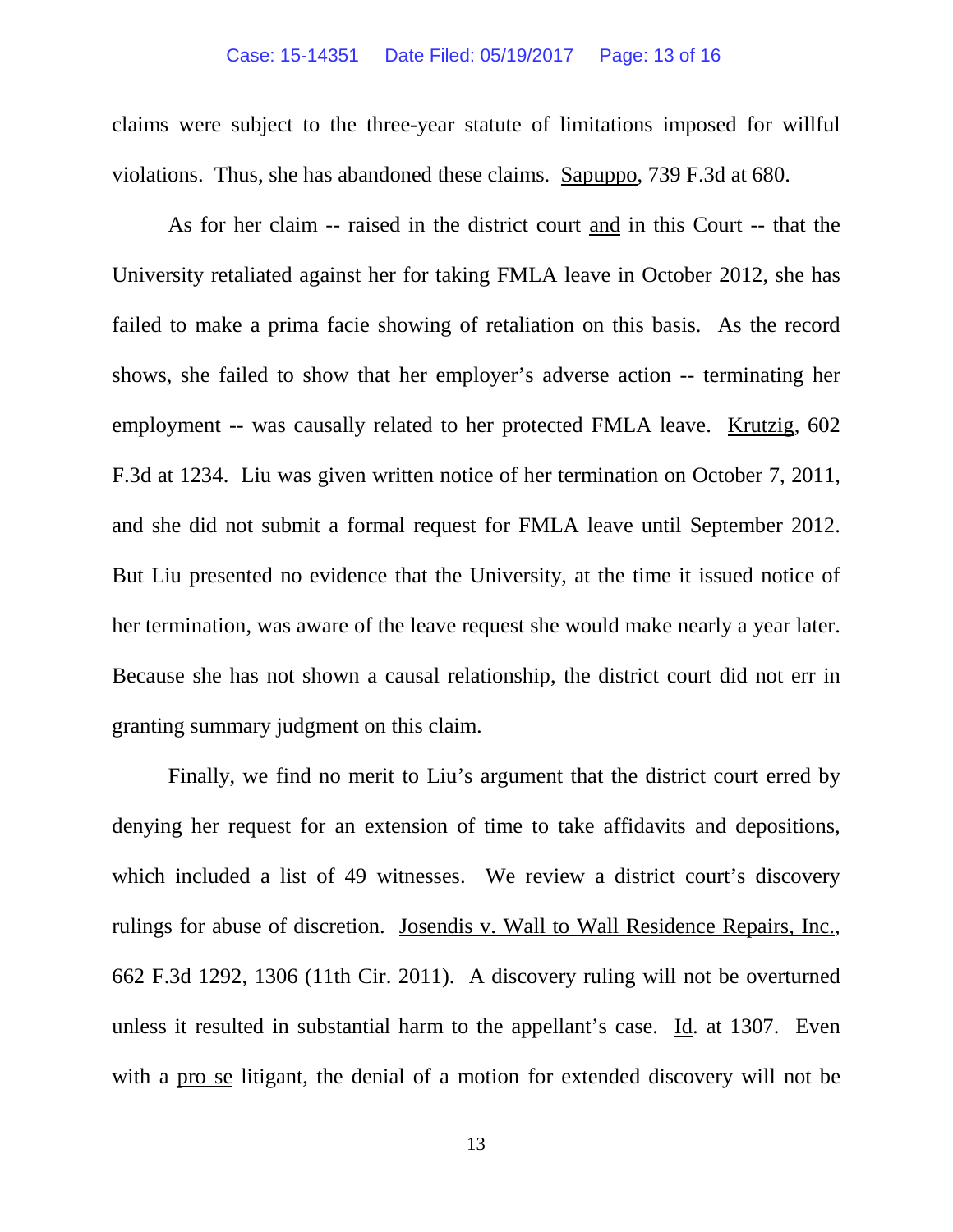disturbed unless the party shows, beyond conclusory assertions, how the court's ruling resulted in substantial harm to her case. See Harrison v. Culliver, 746 F.3d 1288, 1296-97 (11th Cir. 2014) (holding that a denial of a pro se state prisoner's motion for discovery was not an abuse of discretion, in prisoner's § 1983 action).

Under Fed. R. Civ. P. 16(b), the district court must issue a scheduling order that limits the time to complete discovery. Fed. R. Civ. P.  $16(b)(3)(A)$ . The schedule set forth by the court "may be modified only for good cause and with the judge's consent." Id. 16(b)(4). While a court has the authority to grant an extension to the discovery deadline for good cause, the court is under no obligation to do so and it is generally not an abuse of discretion to hold parties to the clear terms of a scheduling order. Josendis, 662 F.3d at 1307. Further, the court has broad discretion to compel or deny discovery under Fed. R. Civ. P. 26. Id. at 1306.

Here, Liu cannot show that the district court abused its discretion. The district court's scheduling order clearly provided that April 3, 2015 was the deadline to complete discovery, and holding Liu to the terms of the order was well within the court's discretion. Josendis, 662 F.3d at 1307. Once a scheduling order is set, a district court may amend the order, but is under no obligation to do so. See Fed. R. Civ. P. 16(b)(4); Josendis, 662 F.3d at 1307. Further, when granting Liu's first motion to extend time to respond to the motion for summary judgment, the court advised Liu that "no further extensions will be given without good cause."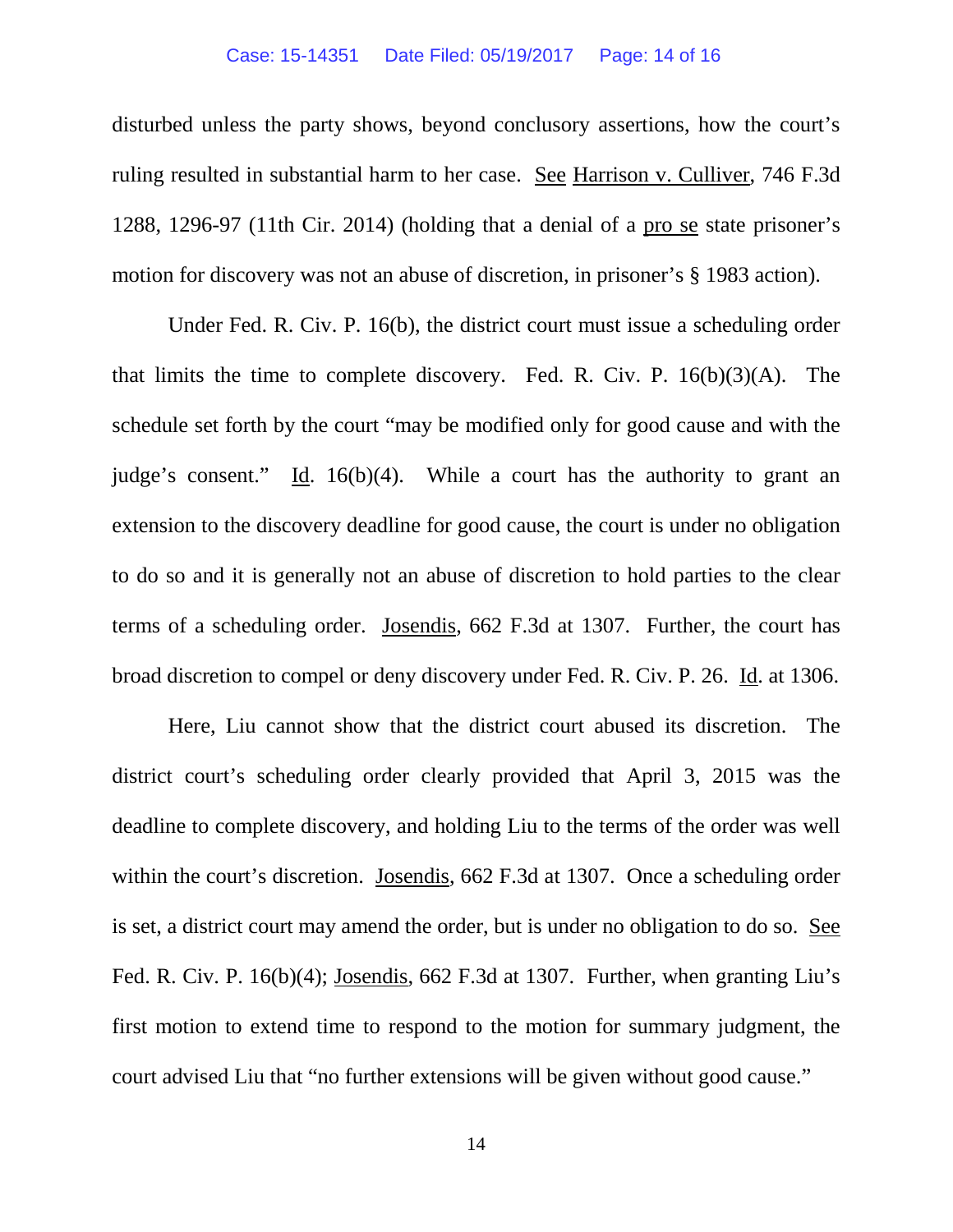#### Case: 15-14351 Date Filed: 05/19/2017 Page: 15 of 16

The fact the Liu had obtained counsel only several days prior to the discovery deadline could have prompted the court to offer an extension; however, finding that the act of obtaining new counsel does not warrant "extending the deadlines that have been known and imposed since June 9, 2014" was within the court's discretion. Moreover, the court noted that, although Liu had proceeded pro se for part of the discovery period, she had been represented by counsel for over a year and half during the case. The court also noted that Liu had already conducted significant discovery and that she "chose to conduct the discovery that she served and Plaintiff's and/or her counsel's decision not to pursue certain other avenues of discovery does not warrant any modification of the deadlines which were known both to Plaintiff and her counsel." Accordingly, the district court did not abuse its discretion in declining Liu's motion.

Nor did Liu make a sufficient showing to the district court to demonstrate how denying her additional discovery would substantially harm her case. Harrison, 756 F.3d at 1296-97. In her motion for an extension, she did not identify any evidence that she hoped to obtain during additional discovery, much less explain how such evidence was crucial to her case. This further demonstrates that the court did not abuse its discretion in denying the request. See Josendis, 662 F.3d at 1306.